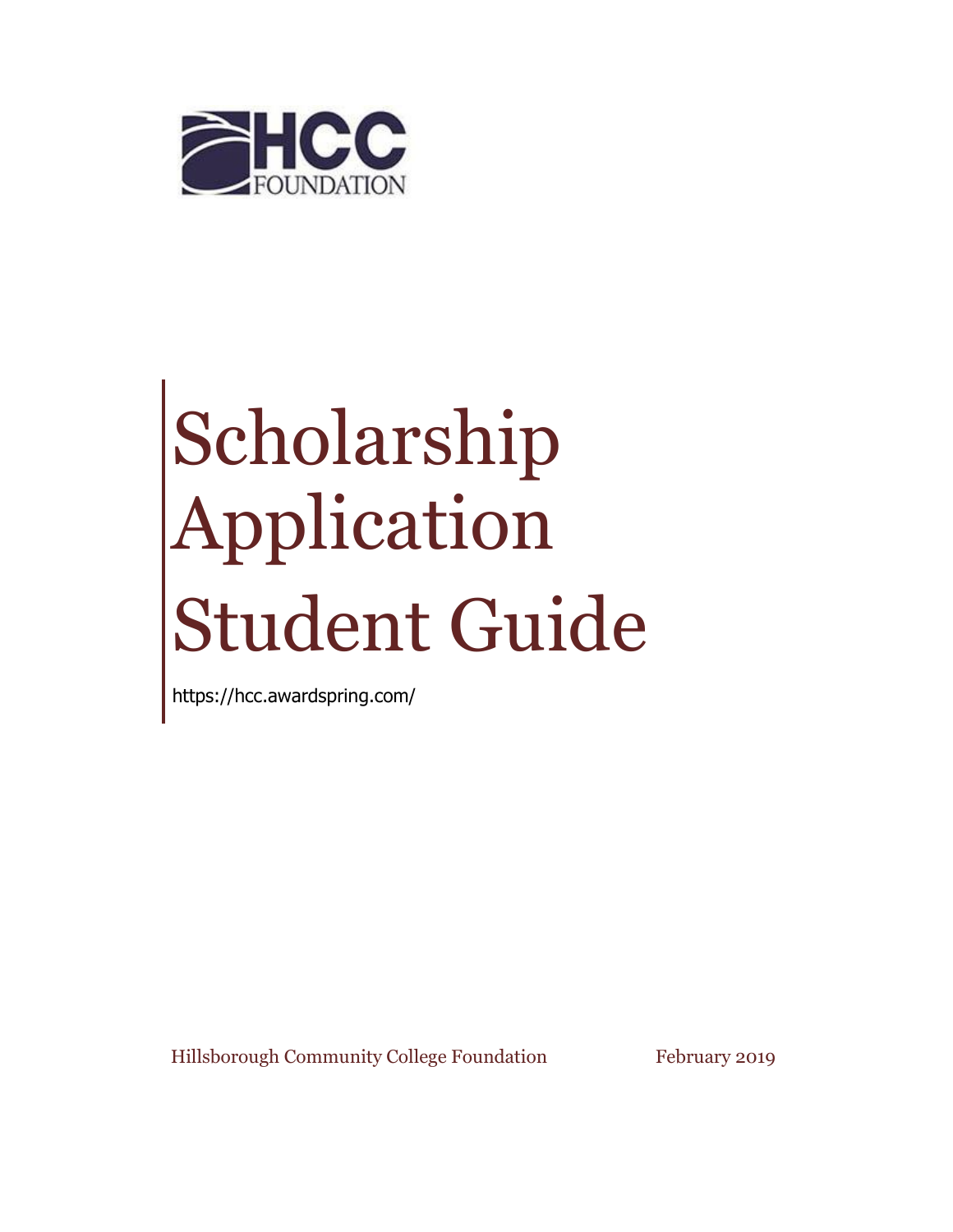# **BEFORE YOU APPLY FOR A SCHOLARSHIP**

#### **STUDENTS WILL NEED TO:**

- Have an HCC student ID and login with the username and password you have established for your HCC student access. Do not use the @hawkmail.hccfl.edu as part of your username – you will not be able to sign in!
- Complete the FAFSA and apply for financial aid even if you are unsure if you qualify (see the HCC Financial Aid website for more information). Students who don't have a complete FAFSA on file with HCCs Financial Aid department can still apply but consideration for scholarships may be limited.
- Submit electronic documents, including your transcript. **Your application will not be considered if you do not attach the required documents. The website accepts common file extensions.** 
	- **New students** electronic copies of unofficial high school or college transcripts or GED scores.
	- **Current Students**  electronic copies of HCC unofficial transcript copied from the website. **IMPORTANT**: even if you are in your **first** semester with no completed credits, you MUST supply your current unofficial transcript showing your current registration.
- Complete short-answer responses (additional instructions follow)

## **STUDENT RESPONSIBILITIES:**

- All notices and emails will be sent to your hawkmail email address. It is your responsibility to check it regularly.
- Answer questions accurately and honestly.
- Make a personal request to a potential recommender **before** sending the email request via the scholarship application. Then check the status of your letters of recommendation and follow up with your recommendation sources if not completed.

## **RESOURCES:**

## **CAMPUS SCHOLARSHIP COORDINATORS:**

- Brandon Coordinator: Theresa Lewis, BSSB 111
- Dale Mabry Coordinator: Elizabeth Key-Raimer, DSTU 244
- Plant City and MacDill Coordinator: Charlene Bell, PSTU 110
- Ybor Coordinator: Frances Cox, YSSB 207C
- SouthShore Coordinator: Latima Miller, SMPF

## HCC Foundation:

- Josette Bulnes, 813.253.7191
- HCC Foundation, 813, 253, 7114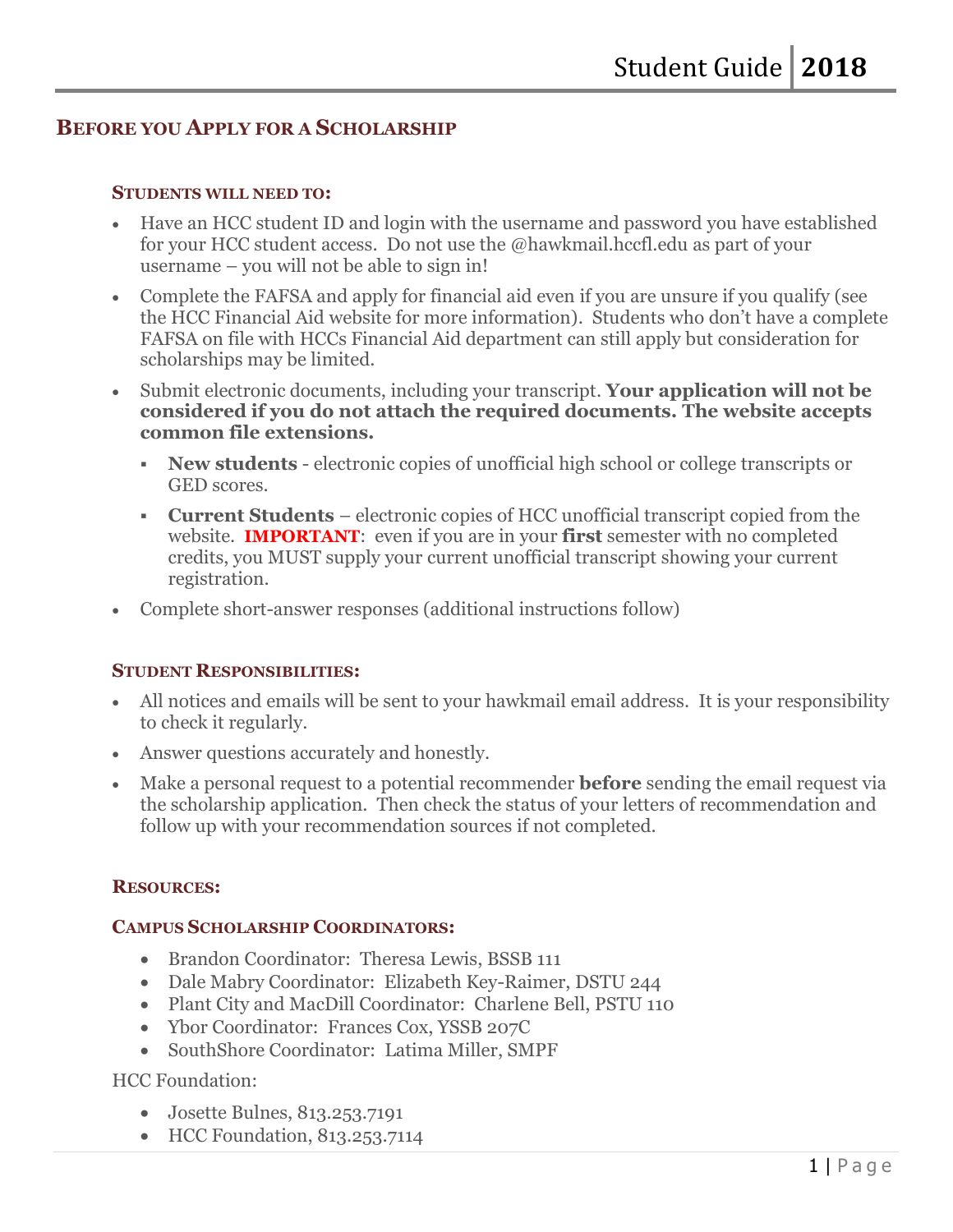## **IF YOU EXPERIENCE PROBLEMS WITH YOUR APPLICATION TRY A DIFFERENT BROWSER SUCH AS CHROME OR SAFARI.**

If you have an HCC student ID, you already have an account! Log in using your HCC credentials.

Upon login, you will land on the "Dashboard" page. In future logins, your Dashboard will highlight items needing completion and/or the scholarships to which you have applied. Select "Complete Application" to begin your application. For your information, you may view the scholarships available by selecting "Scholarships", in the left navigation bar. However, the application will automatically match you to scholarships for which you may qualify.

There are 4 required sections to complete. Each section will indicate "in process" or "completed". You will not be able to apply for a scholarship until all 4 required sections indicate **"completed"**. Step 5 is an optional section to upload additional documents, if needed.

You can move between sections of the application and log in and out as you wish until you have completed all sections. A section does not have to be fully complete before moving on to another section. However all required sections need to be completed before you can apply for scholarships.

# **STEP 1 GENERAL INFORMATION SECTION**

Phone number: enter the best phone number to reach you, if needed. The HCC Foundation may occasionally send text messages with reminders or important information. Providing a mobile phone number that can receive text messages will allow you to receive these messages.

Some questions are marked as "optional" and you are not required to answer these; however, not answering some of those questions could limit your consideration for certain scholarships.

## **STEP 2 ACADEMIC INFORMATION SECTION**

Access HCC WebAdvisor to get answers to many of these questions, if you are unsure, and to get your unofficial HCC transcripts. After you login into HawkNet, click on the WebAdvisor link.

You will be asked to answer two required and one optional short essay questions (250 words or less). **This section is very important**. Our application reviewers will score your responses based on

- content
- logic
- flow
- spelling and grammar

Note:

- use appropriate capitalization and avoid abbreviations
- answer each question separately and do not copy responses from one question to the next
- If you would like assistance writing your essays, please visit the [Writing Center](http://www.mccneb.edu/adjunct/resources/writingcenter.asp) on your campus.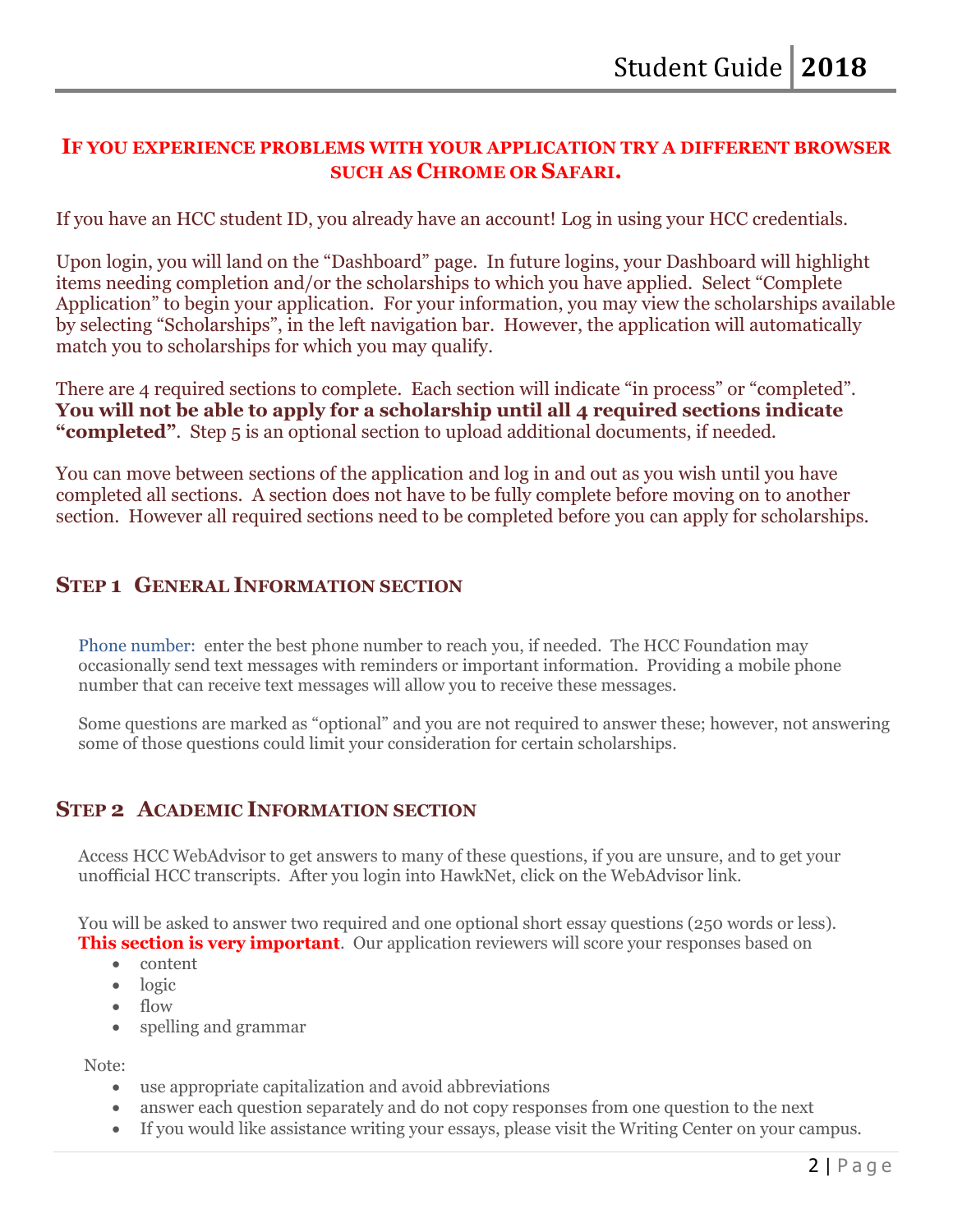#### How do I fill out the short answer questions?

You may do this in one of two ways:

- 1. You may type your response directly in the application. Be aware that you could be "timed out" while doing this, so save often.
- 2. You may compose your responses in Word or another text editing program and then copy and paste to efficiently complete this section without timing out. Remember the word count is limited to 250. Be sure to review the text after pasting to ensure it contains no unusual characters.

#### **Attach Documents**

#### How do I upload my Unofficial Transcript? (Please do **not** upload your "Progress Toward Degree" document)

Your application will not be considered if you do not upload transcripts. Click on "Upload File". Navigate to the location where you have saved a copy of your transcript (the site accepts common file extensions). Select the appropriate file, click "Open". You will then see the file name listed on your application. Check your uploaded file for accuracy. If you need to replace a previously uploaded file, you may do so by selecting "Upload New File".

# **STEP 3 QUALIFICATION QUESTIONS SECTION**

This section contains questions that may qualify you for particular scholarships that have very specific criteria. Do not be alarmed if you mark many of them "no"; there are many general scholarships available with few criteria.

There is a question for you to identify your home campus. Even if you take classes at more than one campus or take only online classes, you will still have a home campus. You should be able to find this on WebAdvisor. If it is not correct, please contact one of the counselors on page 1.

## **STEP 4 LETTERS OF RECOMMENDATION SECTION**

**Letters of recommendation are very important**. **A minimum of one letter of recommendation is required.** Additional recommendations are encouraged and will also be considered. A recommendation from a current or recent instructor is strongly encouraged and will be given additional weight.

You may request letters of recommendation via the scholarship application. It will provide the recommender with instructions and a link to put their recommendation directly into your application. **It is important to note the following**:

- You should only send the automated recommendation letter request **AFTER** you have **personally made a request** for a recommendation from this person.
- Enter the email address of the recommender carefully and check it before sending. If the email address is incorrect or not valid, you will **NOT** receive a bounce notice.
- You may edit the request message, if you wish.
- Once you have requested letters of recommendation, they will appear on the right side of the page and show as "pending". Once a recommender has completed the recommendation, it will display as "completed". You should check this periodically and follow up prior to the application deadline if the recommendation has not been completed.

If you have a **paper recommendation letter**, you may scan it and upload it in this section.